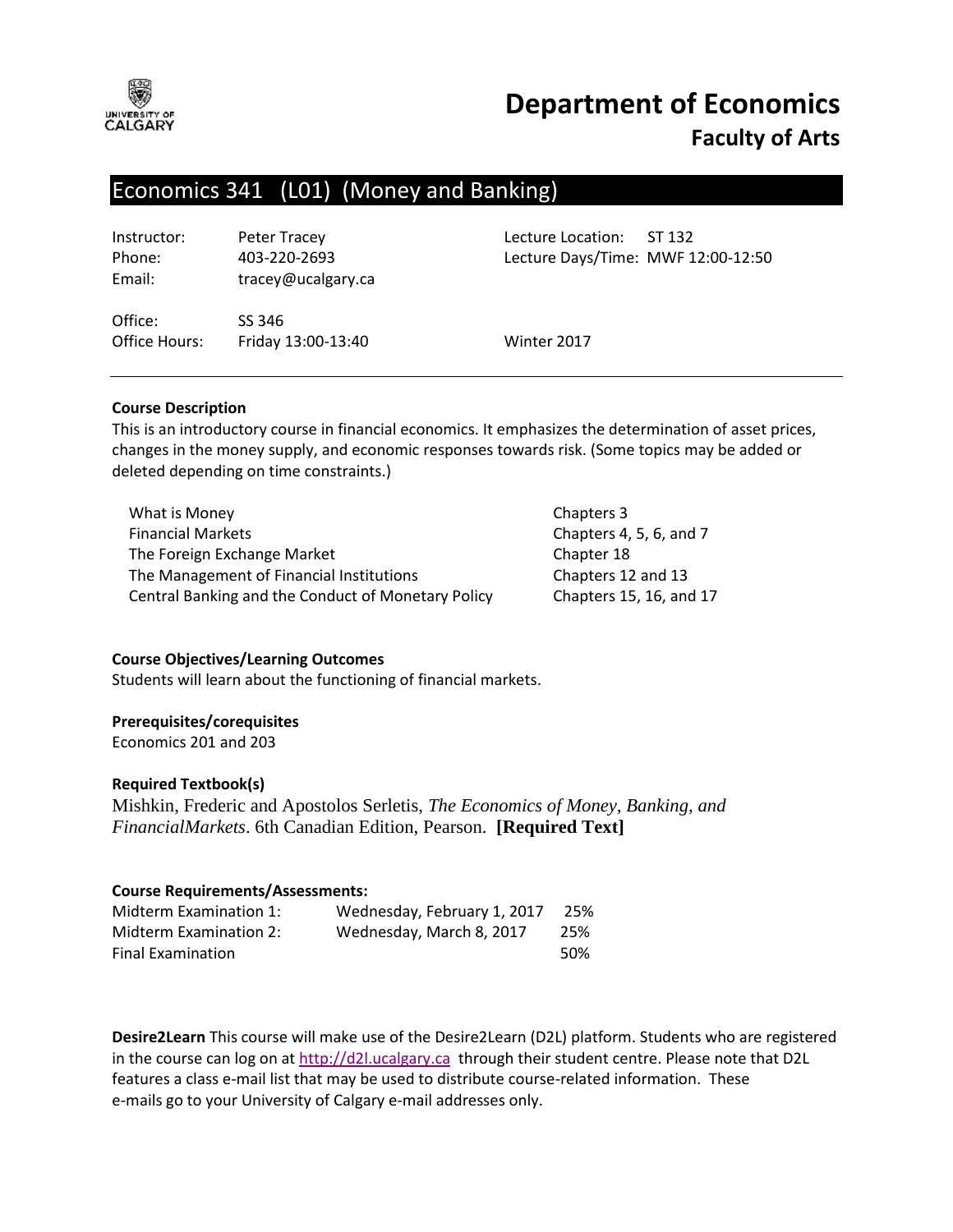# **Grade Determination and Final Examination Details**

Department of Economics Criteria for Letter Grades. Economics professors use the following criteria when assigning letter grades:

| Grade | Grade | Description                                                                                            | Grade        | Grade        | Description                                                                                                                                                 |
|-------|-------|--------------------------------------------------------------------------------------------------------|--------------|--------------|-------------------------------------------------------------------------------------------------------------------------------------------------------------|
|       | Point |                                                                                                        |              | Point        |                                                                                                                                                             |
|       | Value |                                                                                                        |              | Value        |                                                                                                                                                             |
| A+    | 4.00  | Outstanding                                                                                            | $C+$         | 2.30         |                                                                                                                                                             |
| A     | 4.00  | Excellent-superior performance,<br>showing-comprehensive<br>understanding of subject matter            | C            | 2.00         | Satisfactory - basic understanding of<br>the subject matter                                                                                                 |
| $A -$ | 3.70  |                                                                                                        | $C -$        | 1.70         | Receipt of a grade point average of<br>1.70 may not be sufficient for<br>promotion or graduation. (See<br>individual undergraduate faculty<br>regulations.) |
| $B+$  | 3.30  |                                                                                                        | D+           | 1.00         |                                                                                                                                                             |
| B     | 3.00  | Good - clearly above average<br>performance with knowledge of<br>subject matter generally<br>complete. | D            | 1.00         | Minimal pass - marginal<br>performance; generally insufficient<br>preparation for subsequent courses<br>in the same subject.                                |
| $B -$ | 2.70  |                                                                                                        | F            | $\mathbf 0$  | Fail - unsatisfactory performance or<br>failure to meet course requirements                                                                                 |
|       |       |                                                                                                        | $\mathbf{I}$ | $\mathbf{0}$ | Incomplete - unsatisfactory (effective<br>January 2007)                                                                                                     |

# **Grading Scale**

| A+   | $97 - 100$ | B  | 79 - 83   | C- | $60 - 65$ |
|------|------------|----|-----------|----|-----------|
| А    | $92 - 96$  | В- | 76 - 78   | D+ | $55 - 59$ |
| А-   | $89 - 91$  | C+ | $73 - 75$ | D  | $50 - 54$ |
| $B+$ | 84 - 88    |    | $66 - 72$ |    | $0 - 49$  |

A passing grade on any particular component of the course is not required for a student to pass the course as a whole.

Tests and final exams are marked on a numerical (percentage) basis, then converted to letter grades. The course grade is then calculated using the weights indicated above.

A passing grade on any particular component of the course is not required for a student to pass the course as a whole.

There will be a Registrar scheduled final examination, held in a classroom. It will last for 2 hours. Nonprogrammable calculators **WILL** be allowed during the writing of the test and the final examination.

Tests and exams **Will** contain multiple choice questions.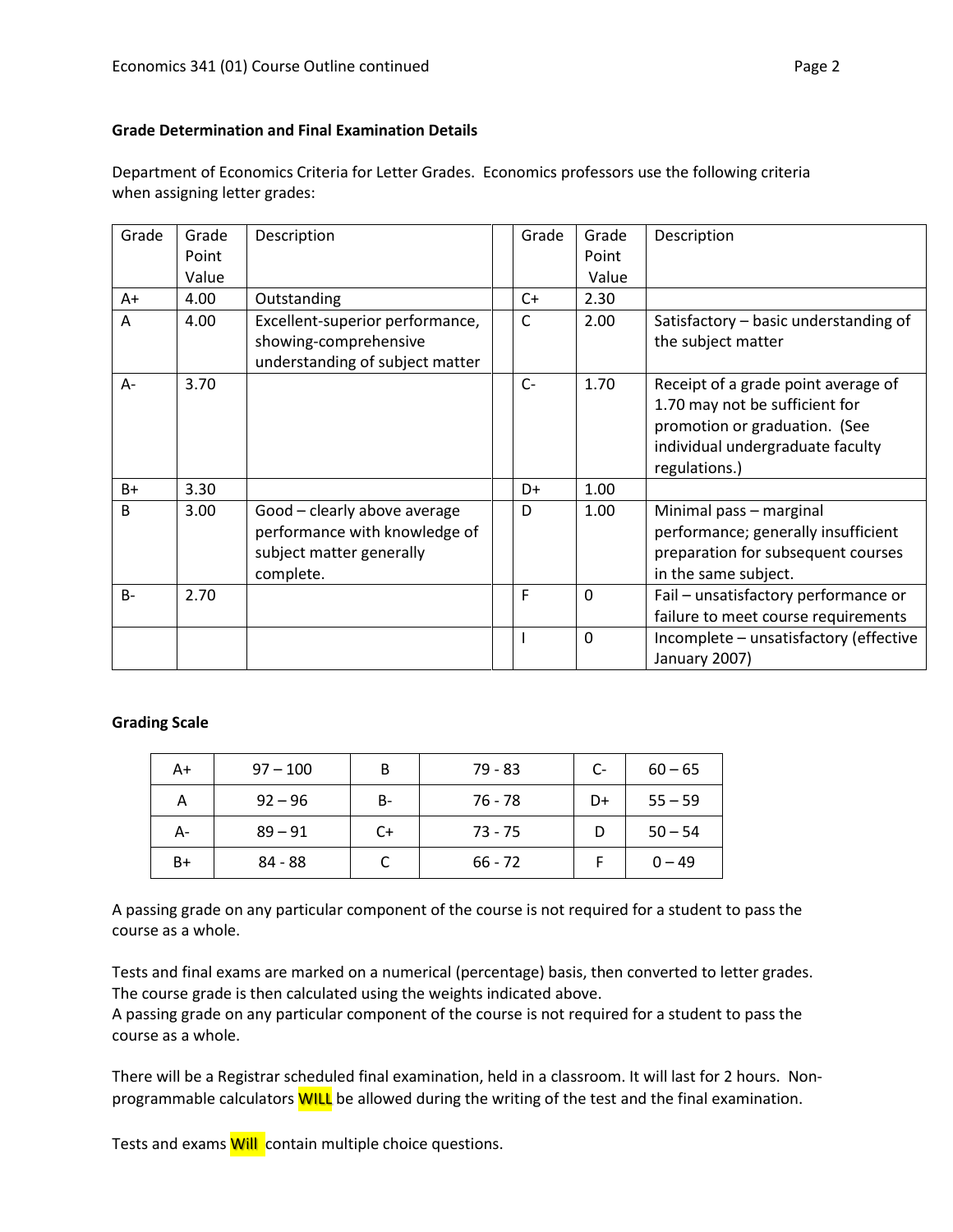#### **Reappraisal of Grades**

**For reappraisal of graded term work, see Calendar I.2 <http://www.ucalgary.ca/pubs/calendar/current/i-2.html> For reappraisal of final grade, see Calendar I.3 <http://www.ucalgary.ca/pubs/calendar/current/i-3.html>**

A student who feels that a piece of graded term work (e.g., term paper, essay, test) has been unfairly graded, may have the work re-graded as follows. The student shall discuss the work with the instructor within 15 days of being notified about the mark or of the item's return to the class; no reappraisal of term work is permitted after the 15 days. If not satisfied, the student shall immediately take the matter to the Head of the department offering the course, who will arrange for a reassessment of the work within the next 15 days. The reappraisal of term work may cause the grade to be raised, lowered, or to remain the same. If the student is not satisfied with the decision and wishes to appeal, the student shall address a letter of appeal to the Dean of the faculty offering the course within 15 days of the unfavourable decision. In the letter, the student must clearly and fully state the decision being appealed, the grounds for appeal, and the remedies being sought, along with any special circumstances that warrant an appeal of the reappraisal. The student should include as much written documentation as possible.

# **Plagiarism and Other Academic Misconduct**

Intellectual honesty is the cornerstone of the development and acquisition of knowledge and requires that the contribution of others be acknowledged. Consequently, plagiarism or cheating on any assignment is regarded as an extremely serious academic offense. Plagiarism involves submitting or presenting work in a course as if it were the student's own work done expressly for that particular course when, in fact, it is not. Students should examine sections of the University Calendar that present a Statement of Intellectual Honesty and definitions and penalties associated with Plagiarism/Cheating/Other Academic Misconduct, <http://www.ucalgary.ca/pubs/calendar/current/k-5.html>

#### **Academic Accommodation**

Students seeking an accommodation based on disability or medical concerns should contact Student Accessibility Services; SAS will process the request and issue letters of accommodation to instructors. For additional information on support services and accommodations for students with disabilities Visit [www.ucalgary.ca/access/.](http://www.ucalgary.ca/access/)

Students who require an accommodation in relation to their coursework based on a protected ground other than disability should communicate this need in writing to their Instructor. The full policy on Student Accommodations is available at [http://www.ucalgary.ca/policies/files/policies/student](http://www.ucalgary.ca/policies/files/policies/student-accommodation-policy.pdf)[accommodation-policy.pdf](http://www.ucalgary.ca/policies/files/policies/student-accommodation-policy.pdf)

# **Absence from a Quiz/Test/Exam**

THERE WILL BE NO MAKEUP OR DEFERRED QUIZZES/TESTS/EXAMS under any circumstances, nor may the quizzes/tests/exams be written early. Students unable to write the quizzes/tests/exams because of documented illness, family emergency, religious observance, or university-sanctioned event will have the weight shifted to the final examination; otherwise a grade of zero will be assigned. If a student cannot write their final exam on the date assigned by the Registrar's Office, they need to apply for a deferred exam [www.ucalgary.ca/registrar/exams/deferred\\_final](http://www.ucalgary.ca/registrar/exams/deferred_final) Under no circumstance will this be accommodated by the department.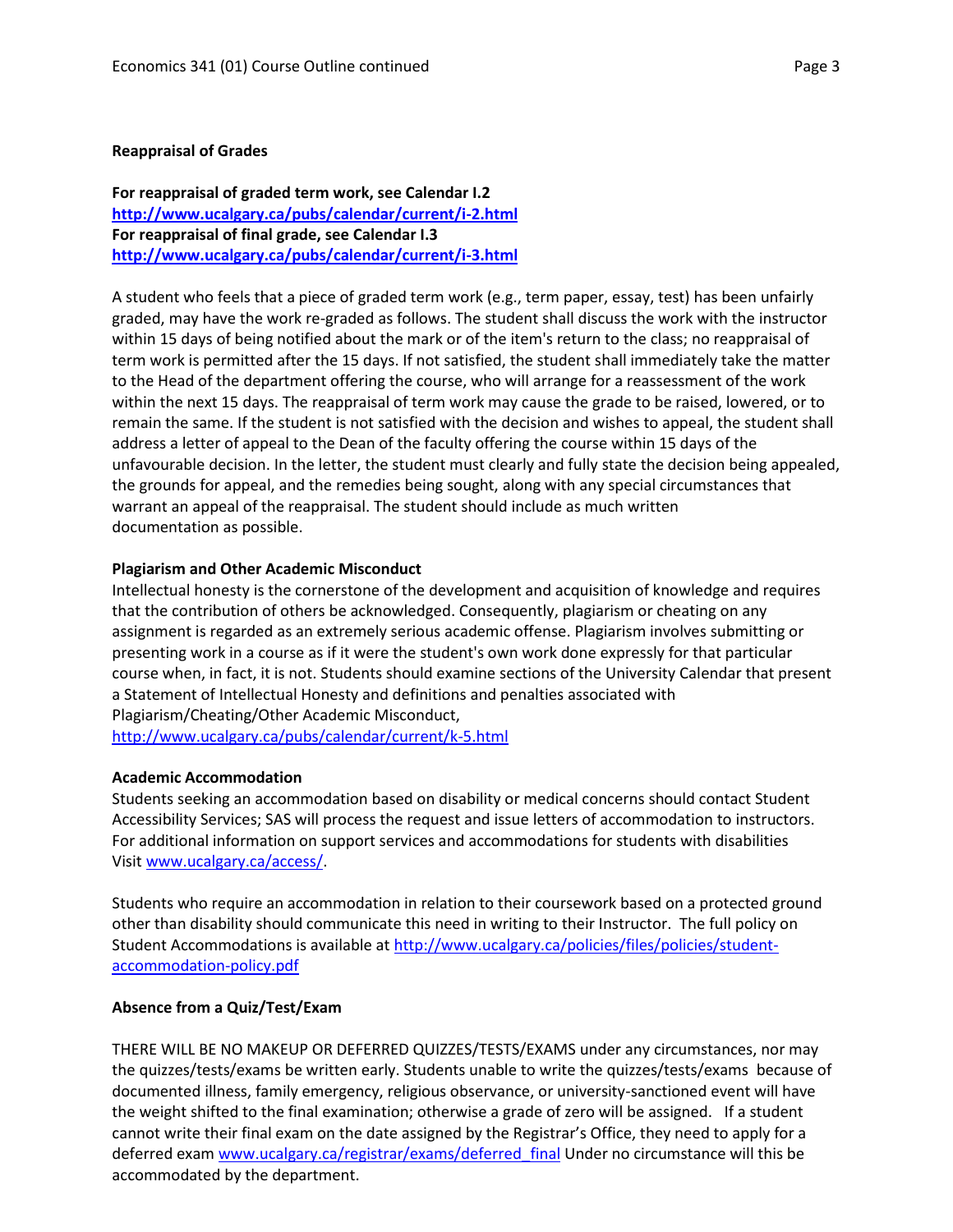# **Notes:**

- 1. Students should be aware of the academic regulations outlined in The University of Calgary Calendar.
- 2. Examinations will not be given prior to the scheduled date.
- 3 **Students will not be given extra time to complete the midterm exams and the final exam.**
- 4. **The classroom is a No-cell-phone-zone. The use of cell phones for any purpose in class is prohibited. Computers may only be used for note-taking purposes.**
- 5. Students will be responsible for all material covered in class and in the textbook, unless the instructor states otherwise.
- 6. Please note that the following types of emails will receive no response: emails not addressed to anyone in particular; emails where the recipient's name is not spelled correctly; anonymous emails; emails which do not specify the course and section in which you are registered; and, emails involving questions that are specifically addressed on the course outline.

# **Important Dates**

Please check:<http://www.ucalgary.ca/pubs/calendar/current/academic-schedule.html>

Faculty of Arts Students' Association (F.A.S.A.): Economics Department Representative Office: SS 803, E-mail: [econrep@fasaucalgary.ca](mailto:econrep@fasaucalgary.ca) Web: [www.fasaucalgary.ca](http://www.fasaucalgary.ca/)

# Society of Undergraduates in Economics [www.ucalgarysue.com](http://www.ucalgarysue.com/)

Society of Undergraduates in Economics is a student run organization whose main purpose is to assist undergraduate economics students succeed both academically and socially at the University of Calgary. Services include access to the exam bank, career partnerships with the Career Centre through hosting industry nights and information sessions, recognizing achievements in teaching, and organizing social events for members.

# *Faculty of Arts Program Advising and Student Information Resources*

- Have a question, but not sure where to start? The Arts Students' Centre is your information resource for everything in Arts! Drop in at SS102, call them at 403-220-3580 or email them at [artsads@ucalgary.ca.](mailto:artsads@ucalgary.ca) You can also visit the Faculty of Arts website at <http://arts.ucalgary.ca/undergraduate> which has detailed information on common academic concerns, including program planning and advice.
- For registration (add/drop/swap), paying fees and assistance with your Student Centre, contact Enrolment Services at 403-210-ROCK [7625] or visit them in the MacKimmie Library Block.
- Online writing resources are available at<http://www.ucalgary.ca/ssc/resources/writing-support>